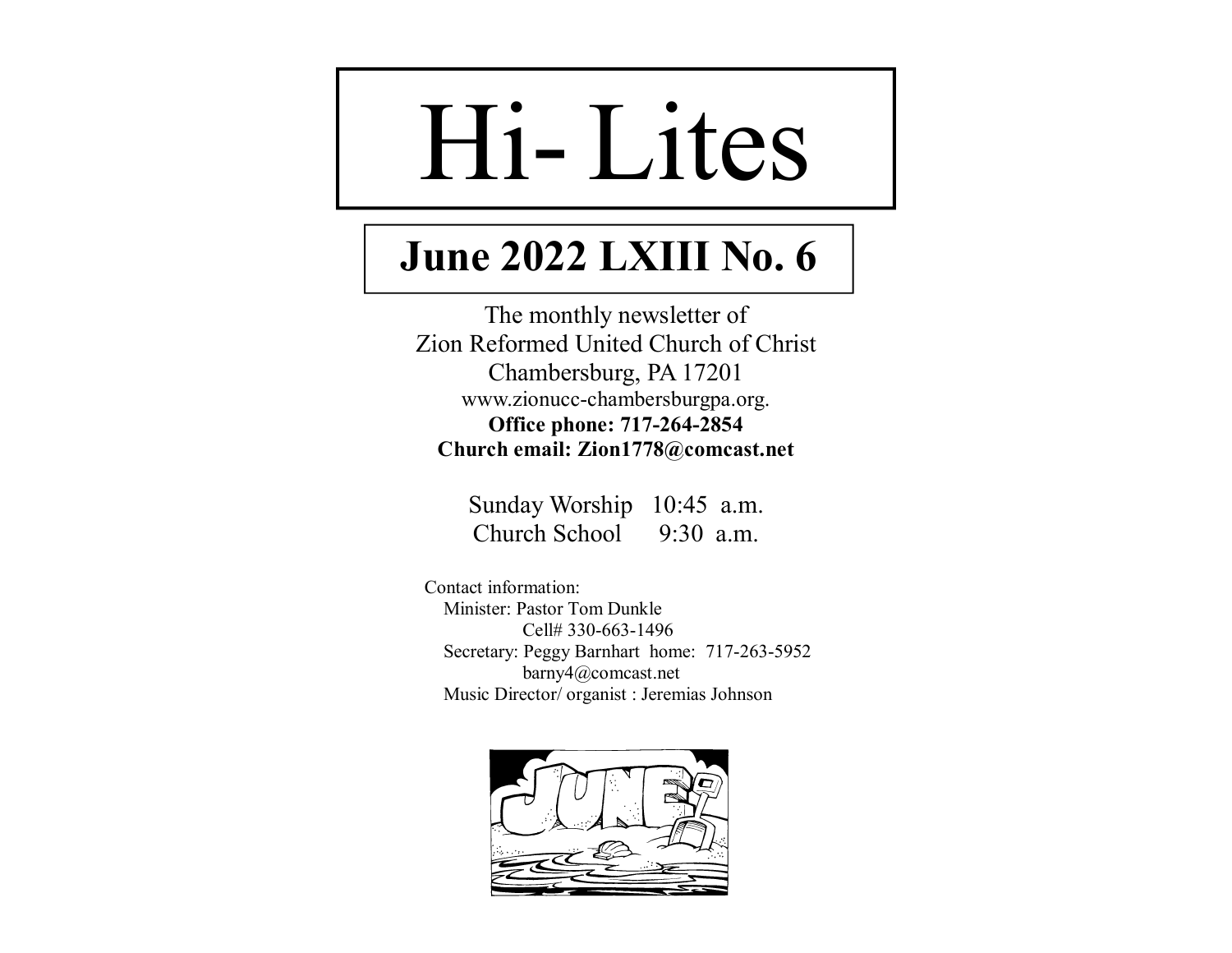#### Graced with sound *"Praise the Lord with a trumpet sound" Psalm 150***Hi-lites June 2022**

 Unhealthy churches are often program-centered rather than peoplecentered. These churches put their hopes for life and growth in their structures and programs. Their leaders spend an enormous amount of energy and time trying to fill programs with participants. In the process, they are often frustrated and disillusioned. Zion, I believe, is a community of faith that puts people first and the needs of the faith community above the program requirements. With this in mind we still must look at the future and decide which programs will help fuel the people process.

We need to seek the passions that our old and new members feel for particular issues and help them find an opportunity to serve. When we welcome new members we need to find out what their passion is and in which area of ministry they would like to make an impact. If something like that exists in the church then we welcome their new energy and ideas. If their vision is new to us then we encourage, nurture, and go for it.

Understanding is another key. Things just don't always go the way we plan and bugs inevitable get into our human systems. We recently approved a new sound system that will be installed in August. We will be working on our sound system capabilities trying to work out the kinks for months. Yes, we may get feedback, and problems with the sound cutting out. I will spent hours learning how to best utilize our new blessing properly.

But according to mom, "good things come to those that wait." If we remain faithful through the frustration I'm sure all the hard work will bring us many blessings.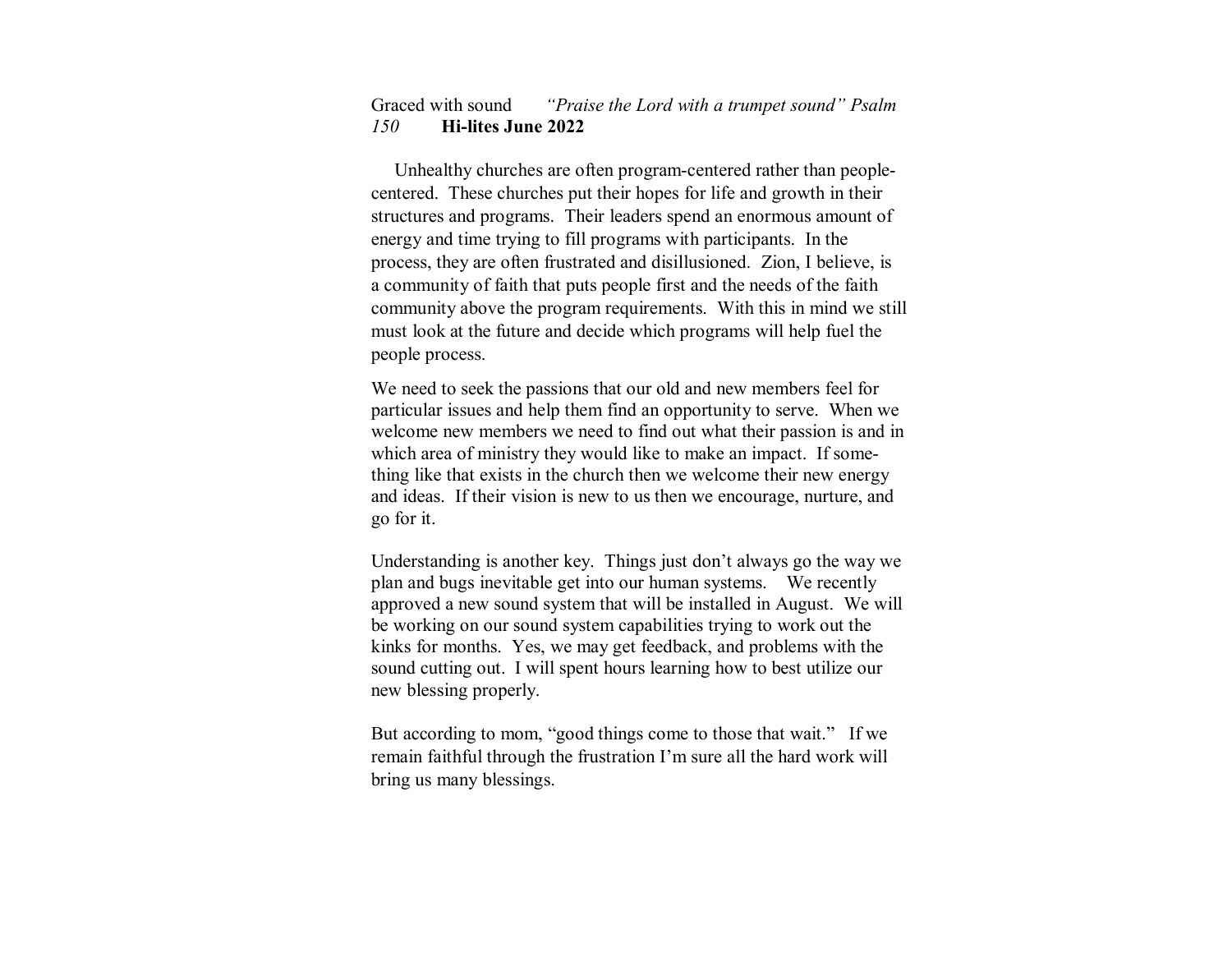A new church is in our midst, a new Zion, or at the very least a newly energized church. The Holy Spirit is creating it. We can see its signs in many forms from our recent play with a wonderful solo. Our building being spruced up with plaster and painting and a new sound system being installed. My hope is that we can combine the old with the new to form a stronger ministry, a ministry that reaches young and old, churched and un-churched, and all the people of Chambersburg with the life changing word of God. The spirit is moving among us and through us. Please pray for all Zion in Christ as we move forward in servant hood to Jesus Christ our Lord. Amen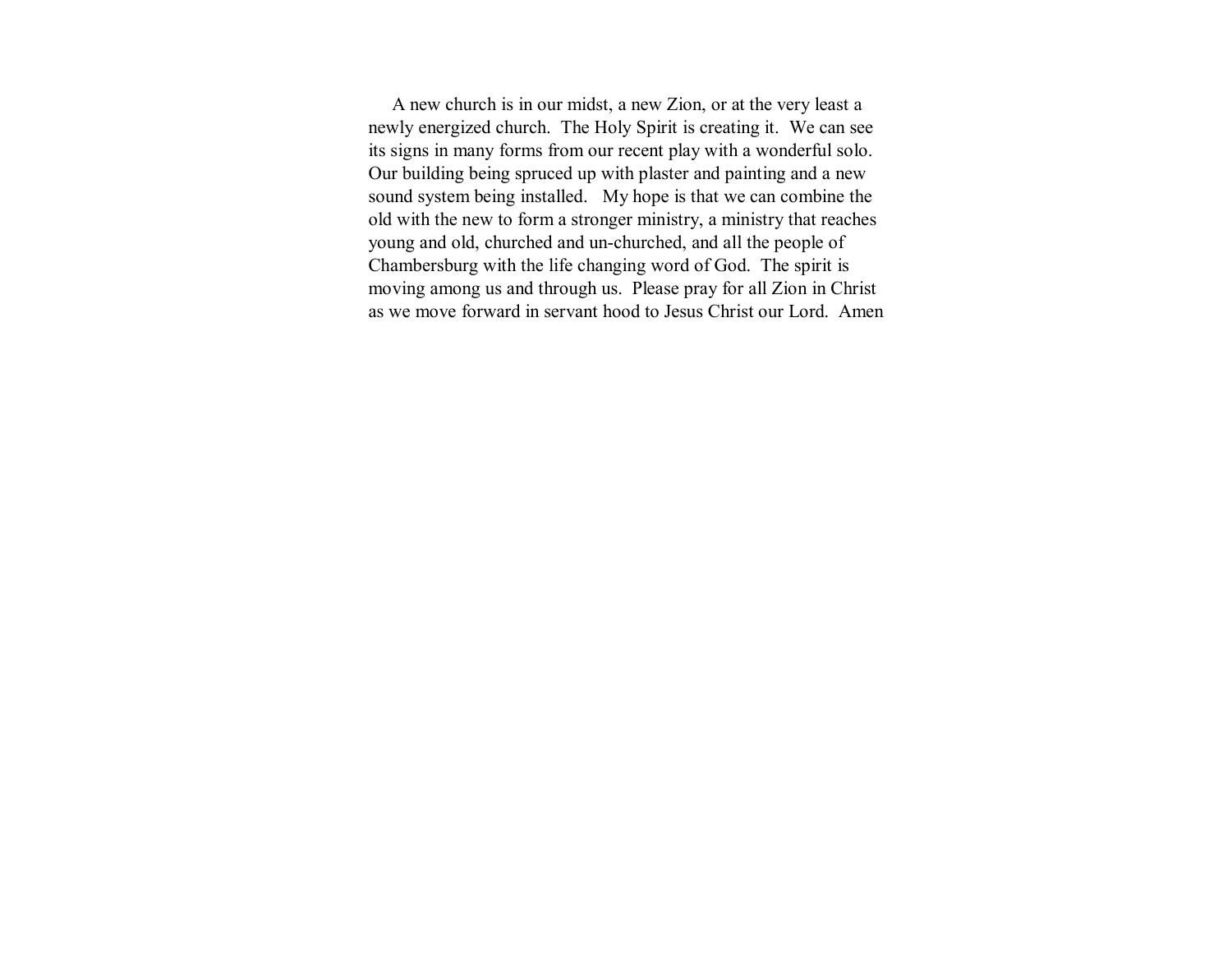#### **Zion's Family Page**



 **Esther Wagner and Barb Walker Fuller** 



**Esther Wagner and family at the ball game where she was honored.** 

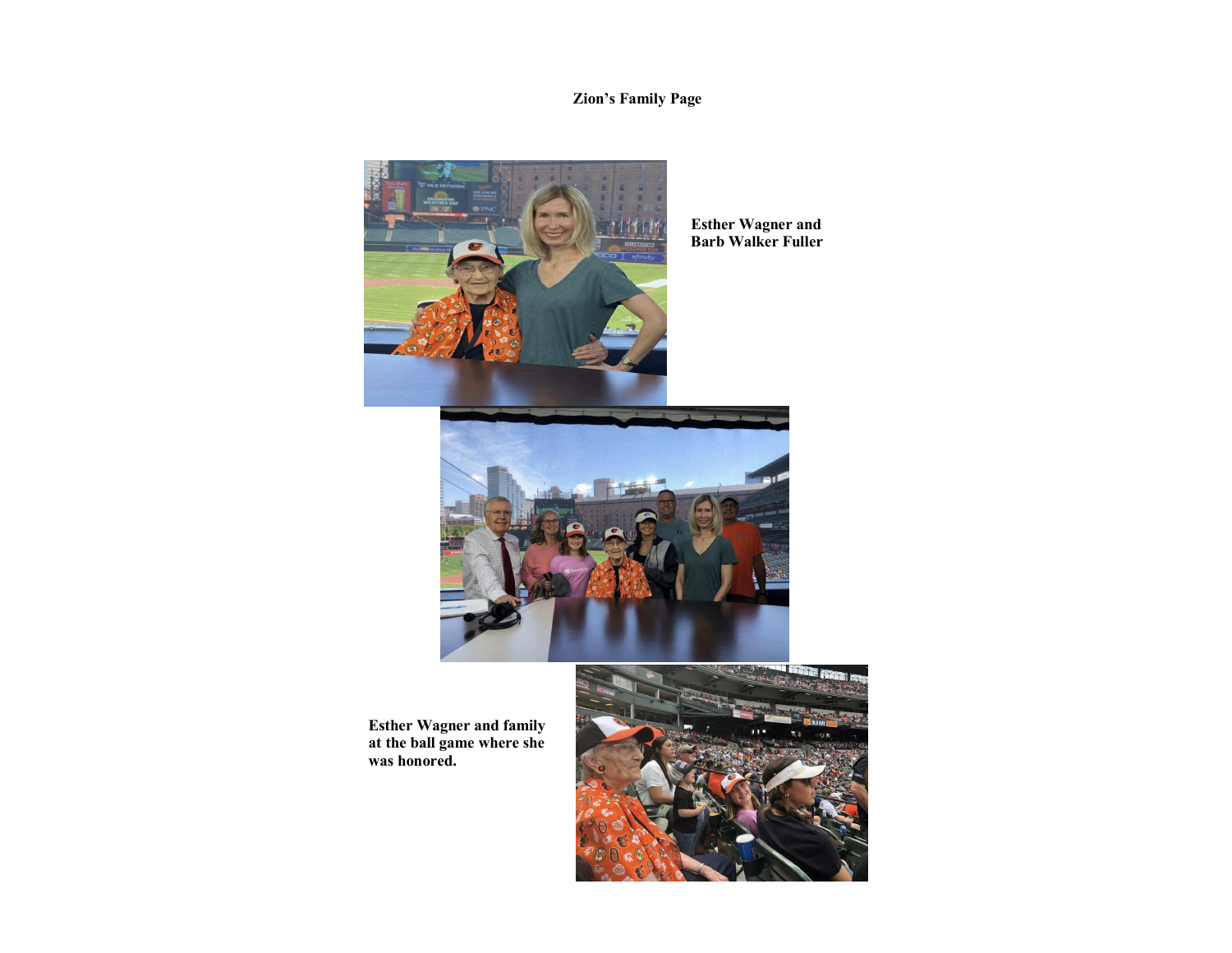May 15, 2022 Play: Cast of "The Message in Word Super Savior Fare" Soloist: Laura Frey written by Pastor Tom Dunkle



Cast Members:

God - Fred Gosart Jesus - Craig Wagner St. Peter - Madison Duke Bus Driver - Miles Barnhart Devil - Sherri Arrowood Mary - Jordan Wagner Susan - Riley Wagner Score - Diana Johnson JoAnn - Charlotte Wagner Angel - Harper Duke Pastor Coolman - Tom Dunkle

Song of Meditation - "This One's With Me "New Song" sung by Laura Frey

Thank you to The Presbyterian Church of Shippensburg for theuse of their arch for our play..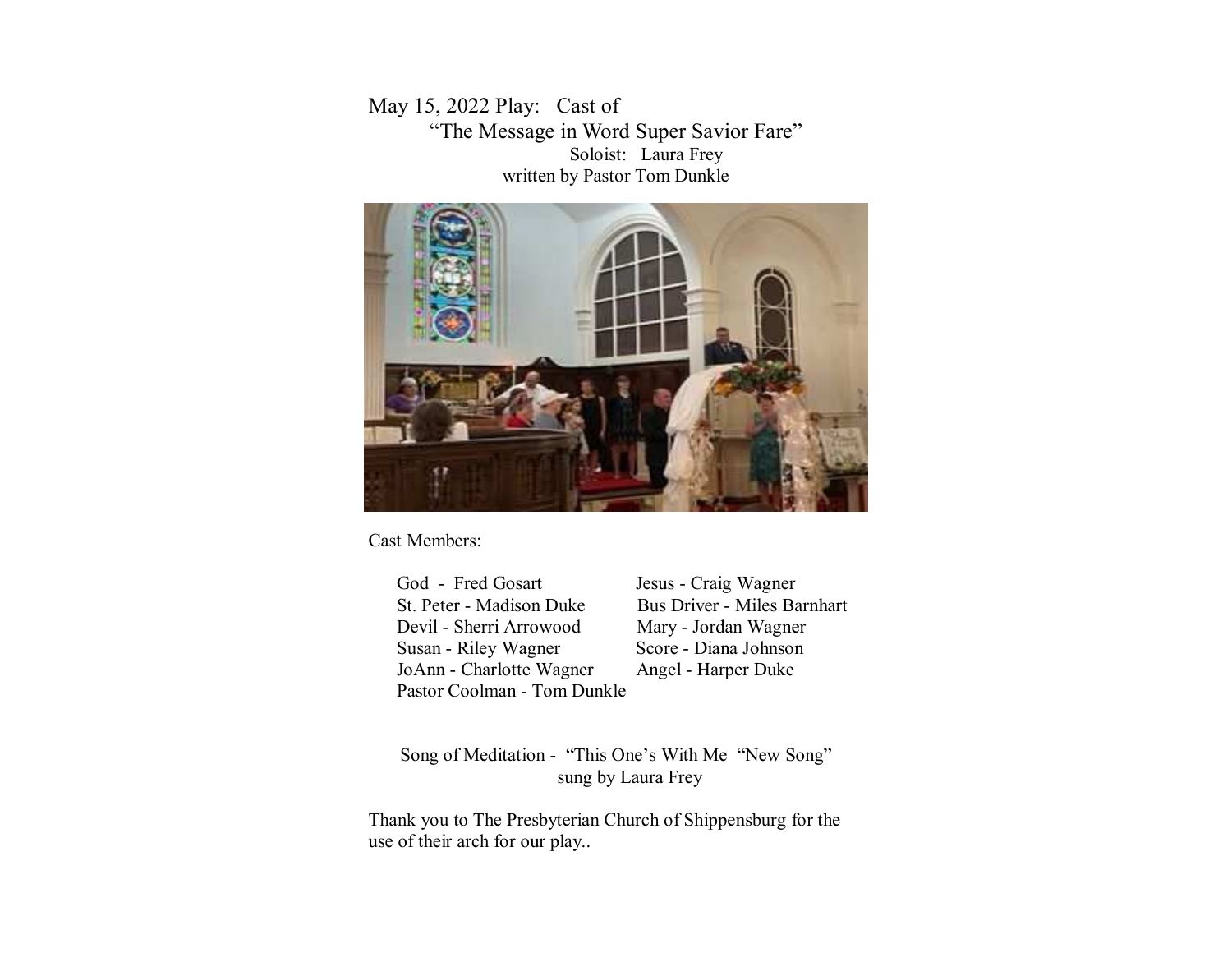May 15, 2022 Play: Cast of "The Message in Word Super Savior Fare" Soloist: Laura Frey







(St. Peter) (Jesus)



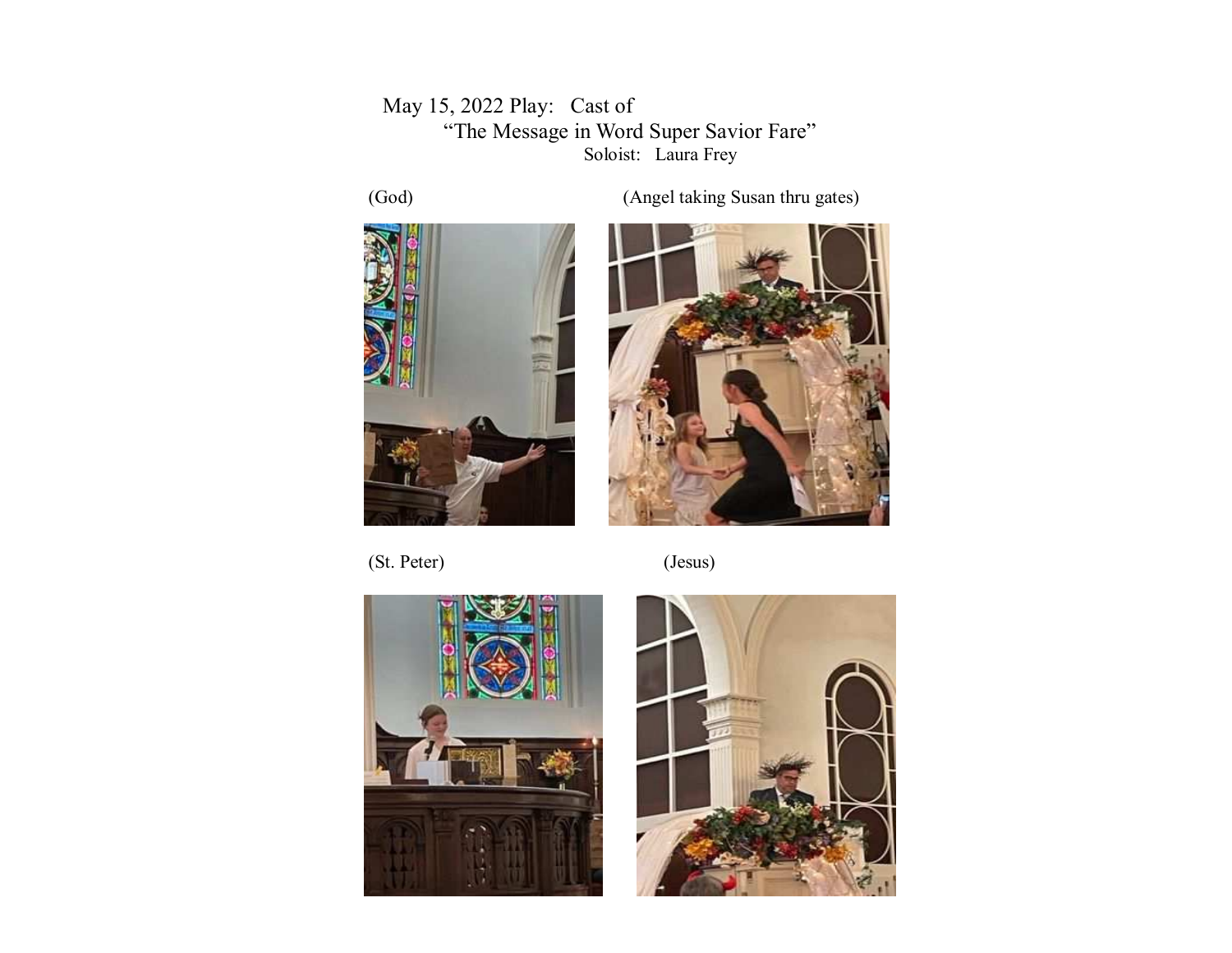

(Bus Driver)

#### (Devil & Susan) (Devil & Pastor Coolman)



(Mary)



(Devil & JoAnn) (Score)



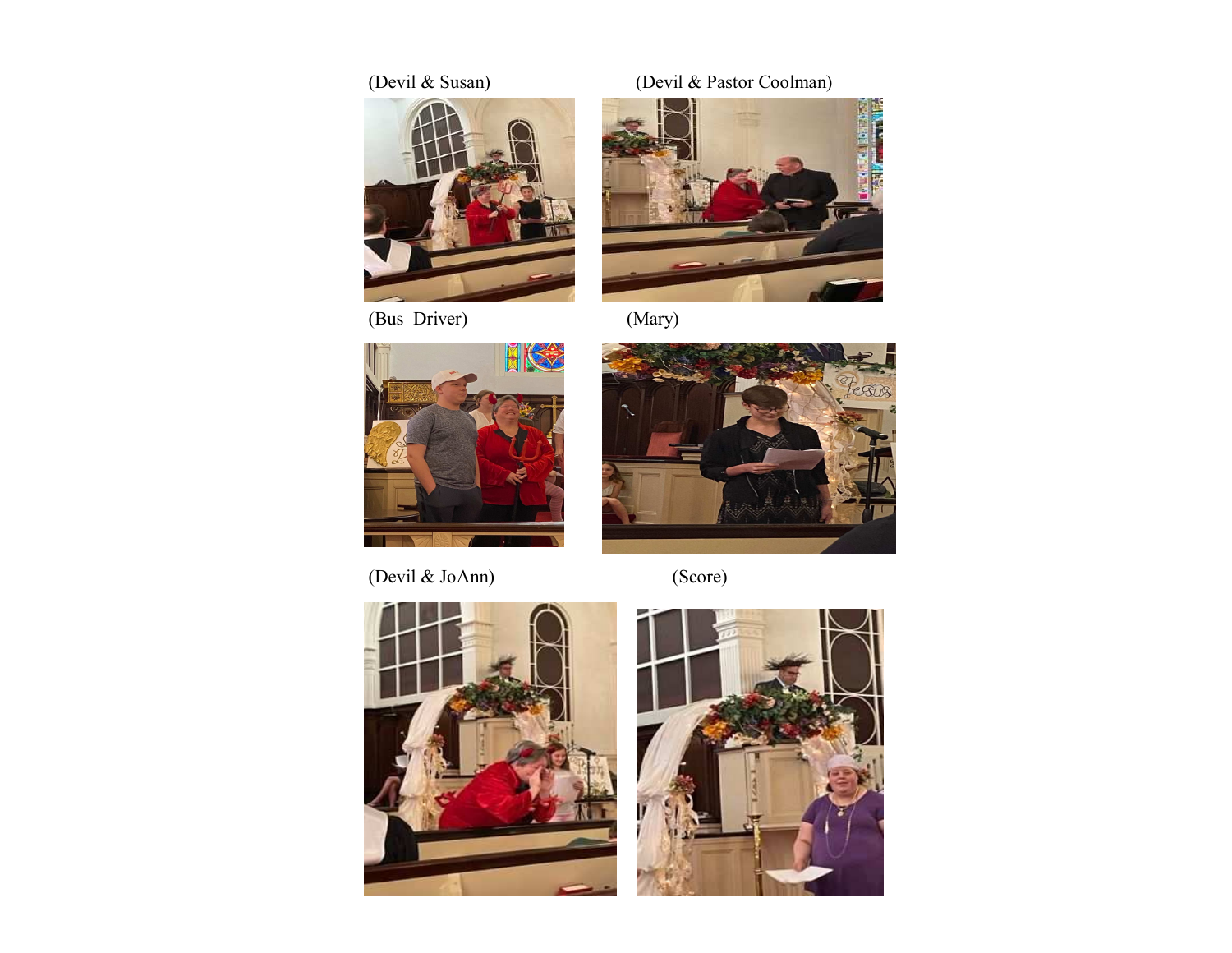

### **Rose Sunday, June 12, 2022**

 Planning is underway for our Rose Rent celebration on Sunday, June 12. Come at 9 am for a full breakfast served by the wonderful men at Zion, at 9:45 a program will be presented on the stained glass windows of the church by Candy Wagner, 10:30 a.m. the rose will be chosen to present to the Chambers family during the 10:45 worship of our Annual Rose Rent service. Please sign up for the breakfast so we can get an estimate for the morning. Call the church office to let Peggy know the number coming if you forget to sign the list.

 Our designated special offering for this year will be for Meals on Wheels. Please use the envelope included in the Hi Lites Or in the pews..

 This year the Rose will be presented by Esther Wagner representing Zion Reformed Church.

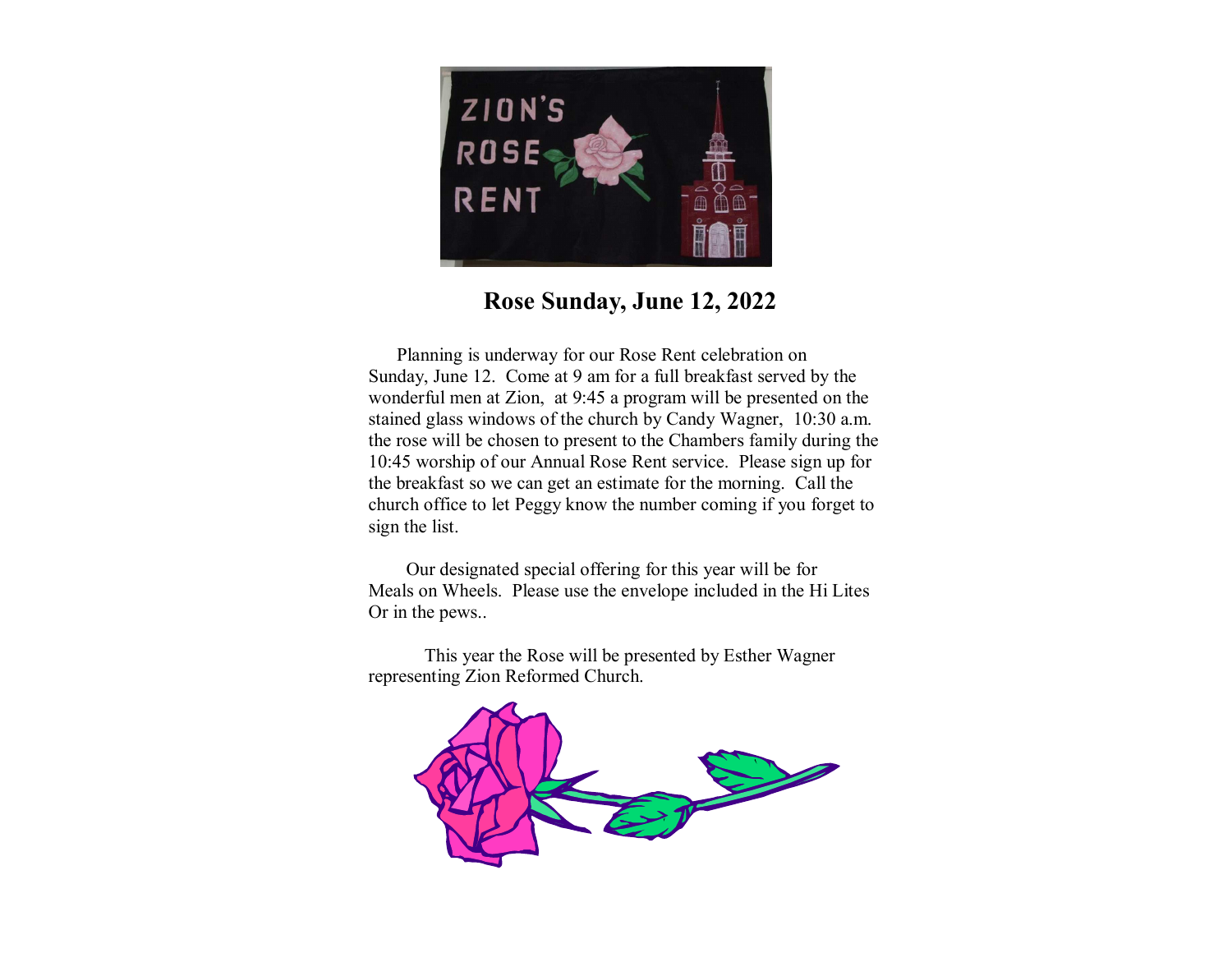#### **Ice Cream Social in August**

 August 21, 4-6 p.m we will enjoy this summer's ice cream social. The event will take place in the parish house yard (inside the church in case of rain.) We are hoping to have three flavors of ice cream and a variety of toppings There will also be musical entertainment. The event will be free, but you are asked to bring a lawn chair.

A planning meeting is scheduled for June 14.

How you can help:

 -- make a donation. \$40 will sponsor a tub of ice cream. Other amounts are also appreciated. Checks should be payable to "Women's Guild" and given to Millie Willman..

-- help set up.

-- help serve.





#### **Keep the food coming**

 Remember there is a collection box at the foot of the ramp in the Sunday School room and at the entrance to the elevator. You may donate any time, but we encourage you to think of the first Sunday of each month as donation day. This food is used in the Blessing Box.

You could bring a food donation on Rose Rent Sunday.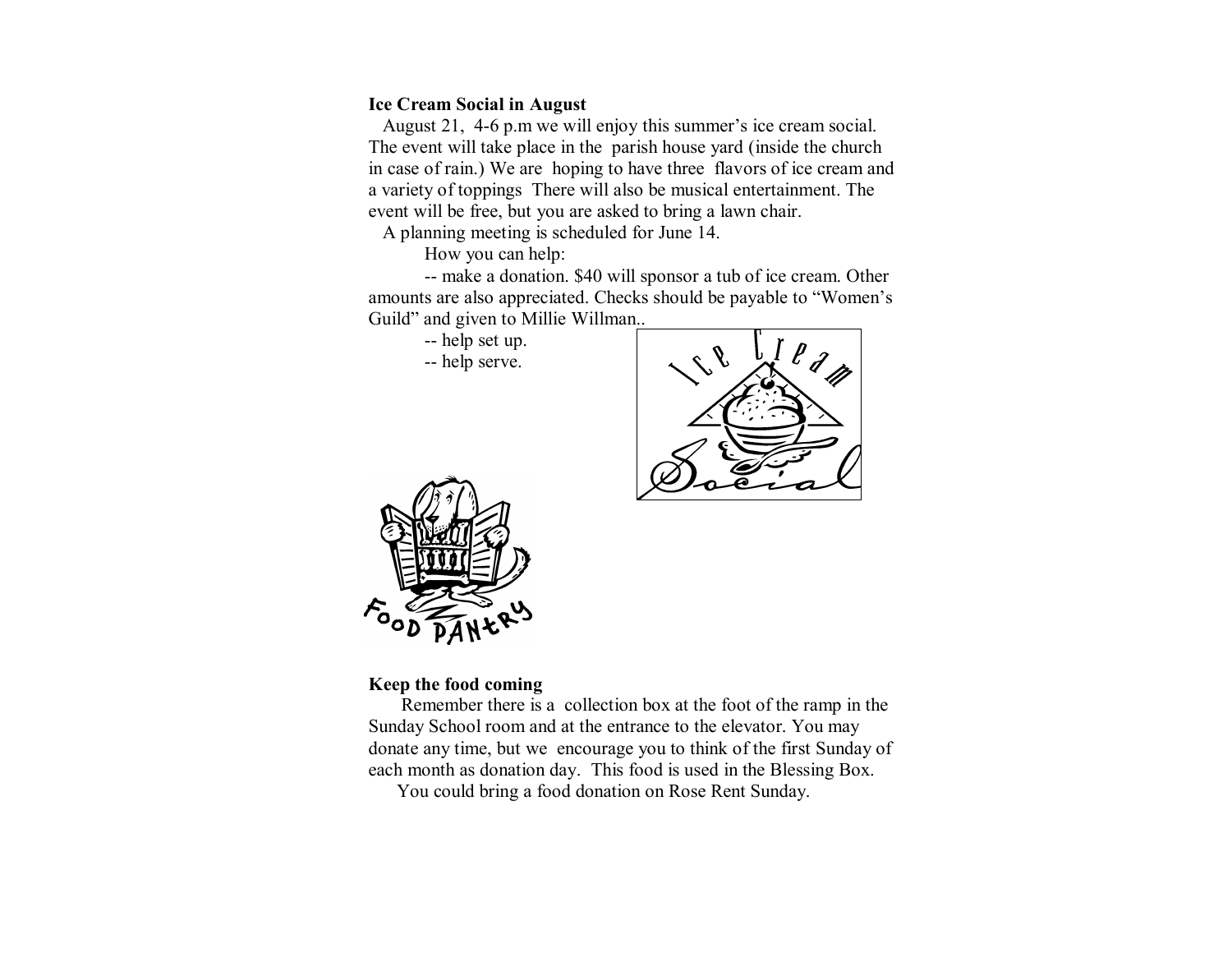#### **CA\$H for CAUSES**

#### **Do You Shop At Giant's or Martin's Food???**

 If you answered YES then why not purchase a CASH for CAUSES Gift Card from the Zion Women's Guild. By doing so you are giving 5% back to the Guild. Jane Johnson (717-860-5655) has the gift cards available in \$25.00, \$50.00, and \$100.00 amounts. The gift cards do not expire and you still get your rewards and discounts. Gift cards are good on your groceries, gas and prescriptions. May not be used for purchasing other gift cards. They make a wonderful gift for everyone. Don't shop at Giant's or Martin's then purchase a \$25.00 gift card help the Women's Guild. Buy the gift cards and give to Pastor Tom for the folks who stop by the church office looking for help with food or gas. Any questions give Jane a call and yes she will deliver or mail to you.

#### **2nd Quarter Improvement Fund**

 The Improvement Fund is in need of more money to finish paying for any repairs. Please make a donation today or anytime. Thank you.



**Communion will be** celebrated June 5 at 10:45 am. worship at the railing. If you need a homebound communion call the church at 717-264-2854.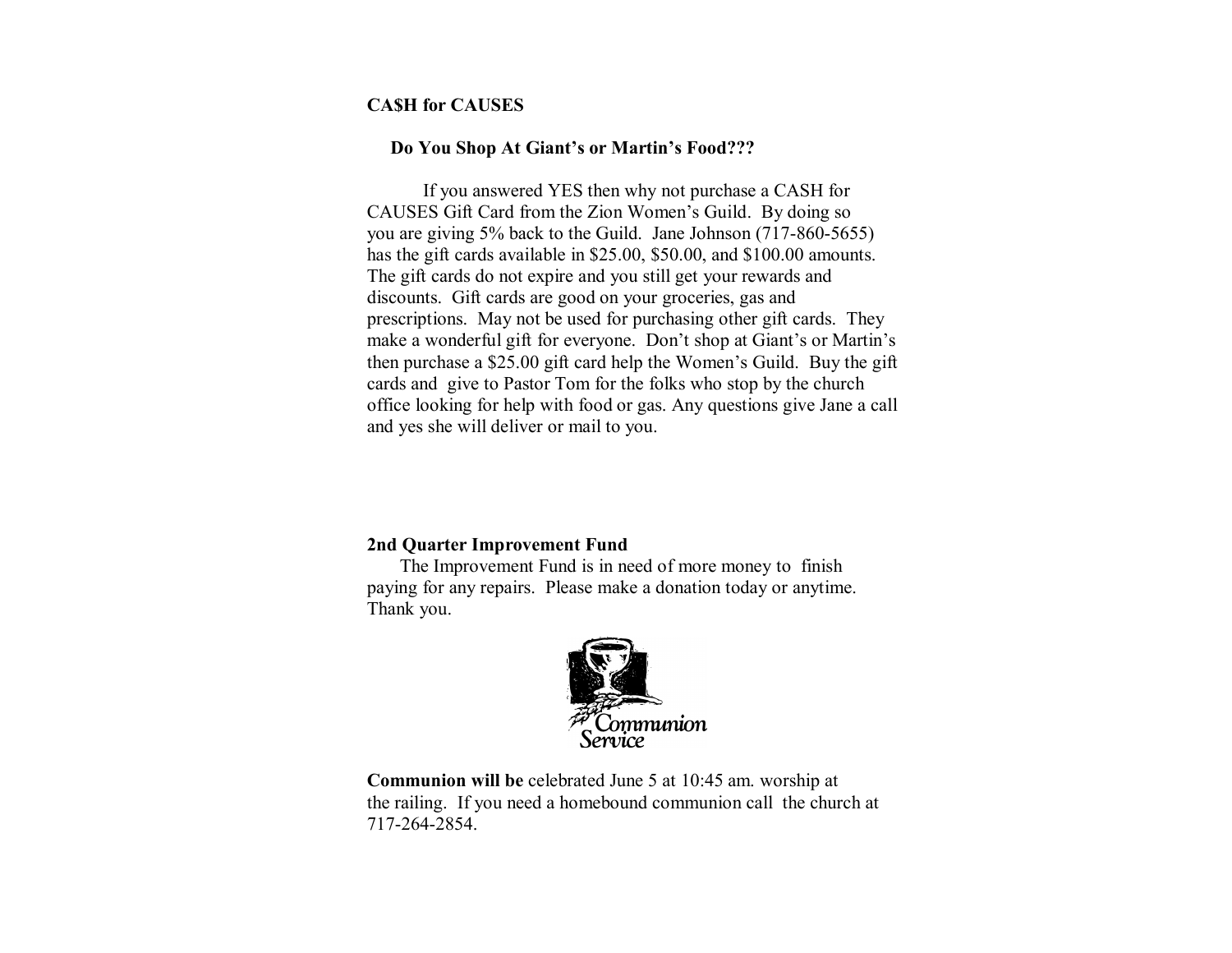

#### **Vacation Bible School 2022**

 Our plan is to have VBS in July 19—July 22 the time is 6-8pm. For fun and bring a friend. This year will not be a typical VBS where we stay at Zion. We will be meeting somewhere different each night to enjoy God's creations. The theme this year is "Water"

**Consistory** will meet again on Wednesday, Septembrt 14, 7 p.m. inthe Sunday School Room.

**July Hi-Lites deadline** is June 29.

**Summer Schedule:** Remember we **do not** change our times until July 3 at 9 am worship and returns to normal September 12 at 10:45 pm. for worship.